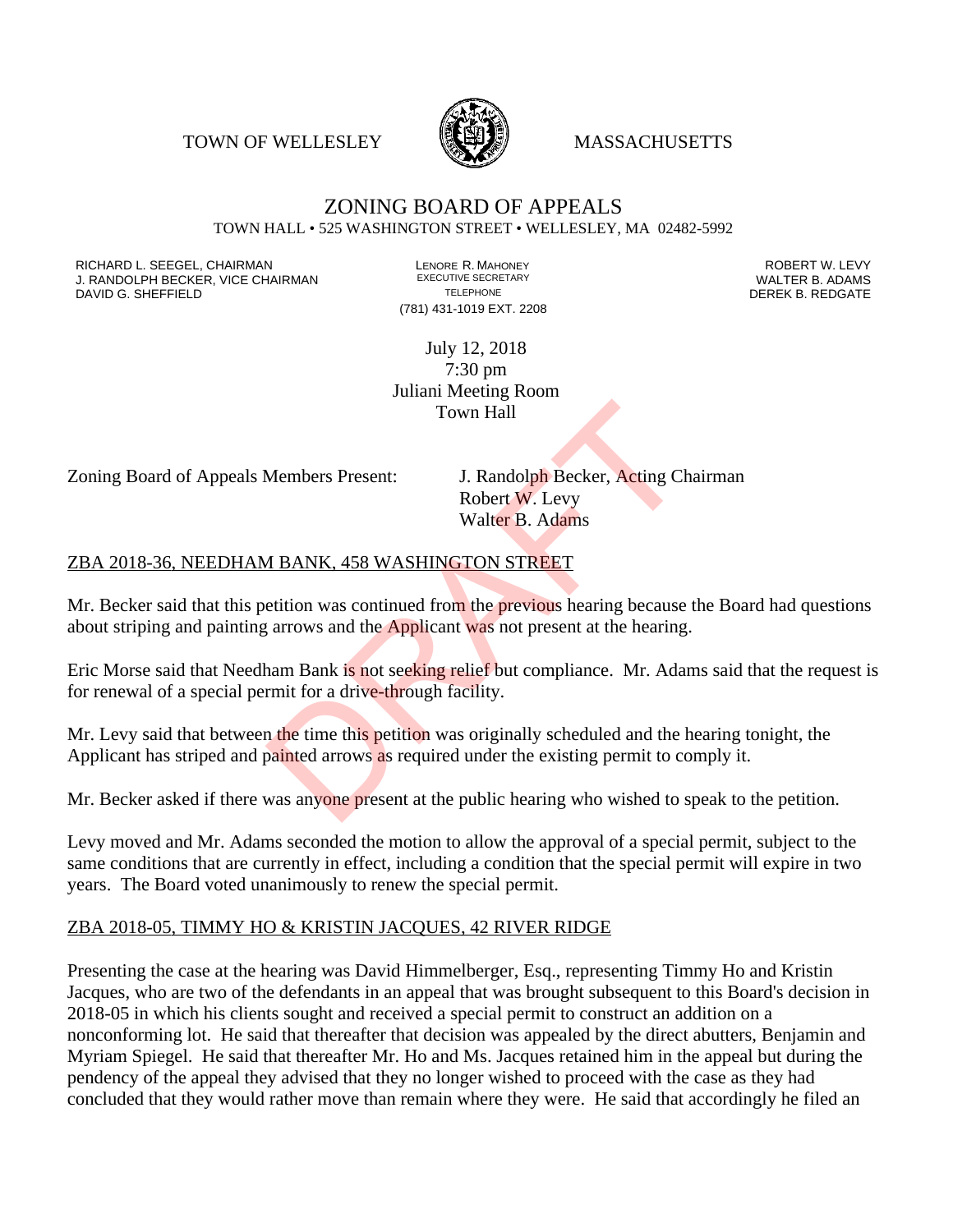assented to motion for remand at the Norfolk Superior Court for the express purpose of moving to withdraw this matter. He said that Mr. Ho and Ms. Jacques now seek permission to withdraw the previously presented request for special permit without prejudice. He said that his clients are both doctors and could not be present at the hearing tonight. He said that he asked them if there was anything that they wished to convey to the Board and they said that there were three points that they wished to make: they wanted to thank the rest of their neighbors on River Ridge for their love and kindness throughout the permitting process; they wanted to thank the Zoning Board for their time and consideration of their application for a special permit; and they wanted to apologize to the Zoning Board that they became involved in such behavior unbecoming of Wellesley families. He said that it is regrettable that this matter came to where it did but his clients have decided that they would prefer to move and therefore respectfully request that the Board grant leave to withdraw this request for a special permit without prejudice.

Mr. Adams stated for the record that he is a resident of River Ridge and he did not sit on the initial hearing for this case but he does feel that he can fairly and impartially adjudicate his opinion and determination on the appropriateness of this request.

Mr. Levy asked if there was anyone present at the public hearing on behalf of the Spiegels. Mr. Himmelberger said that he was in contact with their Attorney, Brian Almeida, who advised via email that his clients would not be appearing tonight and he would not be appearing tonight. Mr. Levy said that he had some questions. He said that Mr. Almeida filed an affidavit attesting to the fact that he served the compliant to all of the members of the Board. He said that he was never served with it. He said that it was filed in the Superior Court under the pains and penalties of perjury, in accordance with Rule 11 of the Massachusetts Rules of Civil Procedure. He said that he was also offended by some of the allegations that he made in the complaint concerning on of the members of this Board, which he believes are completely unfounded and lack any merit or pass muster under Rule 11. He said that is for a different venue from what the Board is present for at this hearing. request.<br>
as anyone present at the public hearing on behalf of the S<br>
was in contact with their Attorney, Brian Almeida, who<br>
hat Mr. Almeida filed an affidavit attesting to the fact than<br>
e Board. He said that he was neve

Mr. Becker asked if there was anyone present at the public hearing who wished to speak to the petition.

Mr. Levy moved and Mr. Adams seconded the motion to allow the Petitioner to withdraw the request for a special permit without prejudice. Mr. Becker seconded the motion as well, in case there is any question. The Board voted unanimously to allow the Petitioner to withdraw the request for a special permit without prejudice.

### ZBA 2018-55, SANDRA MASTERS, 889 WORCESTER STREET

Presenting the case at the hearing was Dr. Sandra Masters, who said that the request is to renew a special permit to allow her to continue to her chiropractic practice out of her home at 889 Worcester Street. She said that she has been doing this since 1996 and it is working quite well. She said that she is no longer working on Friday mornings. She said that she is working on Thursday afternoons from 3:30 pm to 7 pm instead. She said that it adds up to be the same amount of hours.

Mr. Levy said that the decision is limited to 20.5 hours per week. He said that the hours were not listed in the decision.

Mr. Becker said that there were some suggested changes to conditions in the Planning Board's recommendation, none of which made them more restrictive but consolidated them. He said that due to time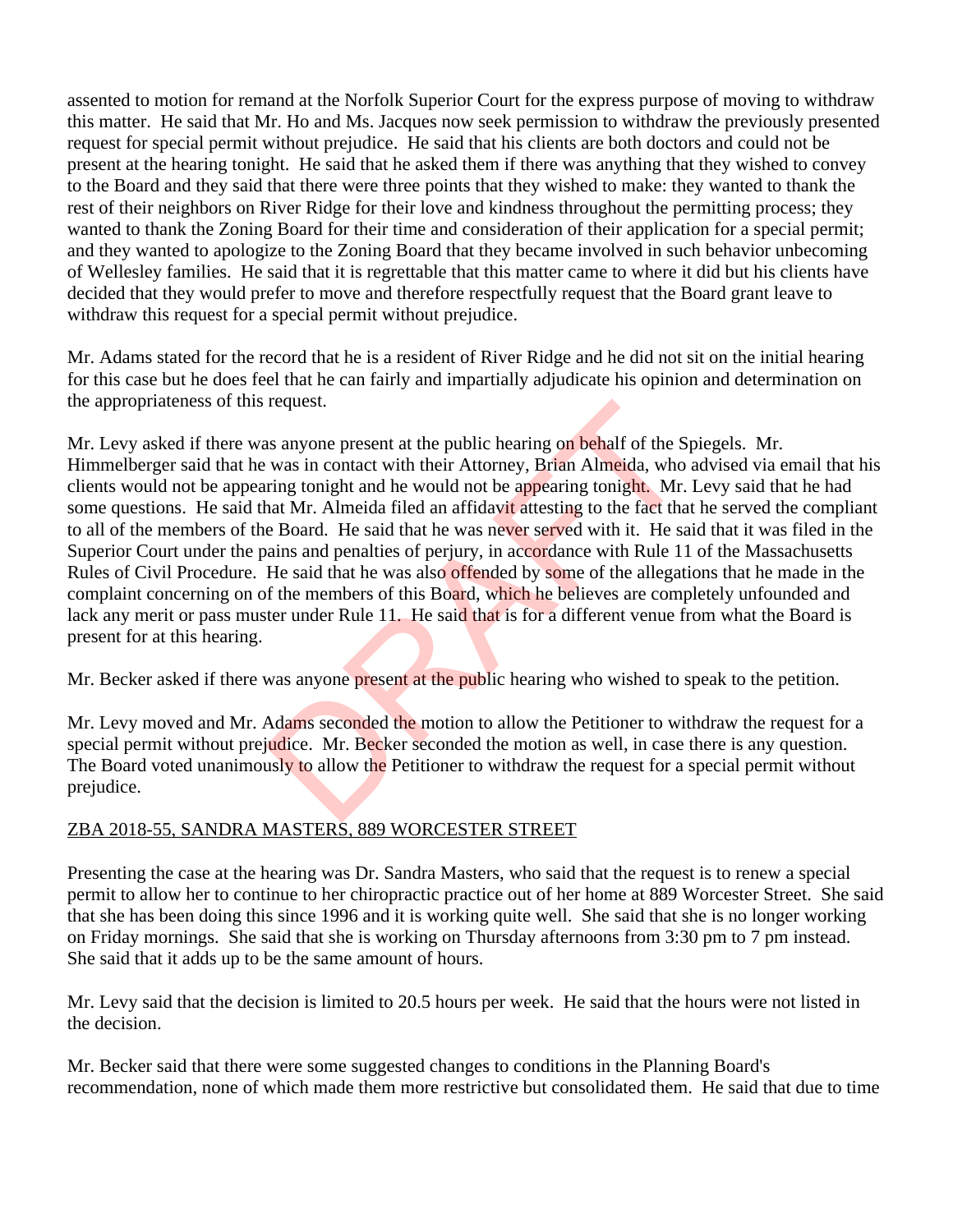constraints with tonight's public hearing, he was willing to renew the special permit subject to the conditions that are currently in effect.

Mr. Adams asked if the change in hours will affect the employees. Dr. Masters said that the employees will move with her. Mr. Becker said that the total hours of employees shall not exceed 25.5 hours. He said that the total hours will be consistent with the existing conditions.

Mr. Levy asked about the hours for employees exceeding the hours of operation. Mr. Becker said that there are more employees.

Mr. Becker asked if there was anyone present at the public hearing who wished to speak to the petition.

Mr. Levy moved and Mr. Adams seconded the motion to allow the petition, subject to the same conditions as are currently in effect. The Board voted unanimously to grant renewal of the special permit for a home occupation.

## ZBA 2018-44, SUN LIFE ASSURANCE CO. OF CANADA, 96 & 110 WORCESTER STREET, ZBA 2018-45, SUN LIFE ASSURANCE CO. OF CANADA, 100 WORCESTER STREET, ZBA 2018-46, SUN LIFE ASSURANCE CO. OF CANADA, 112 WORCESTER STREET

Mr. Becker said that the Board would hear the three petitions for Sun Life together and would make separate motions.

Presenting the case at the hearing were Bart Steele, ViewPoint Sign and Awning and Paulette Nicoliello, Sun Life Assurance Co. of Canada (Sun Life), the Petitioner.

Ms. Nicoliello said that Sun Life previously occupied all four buildings in the park. She said that Sun Life will consolidate to two buildings and will lease the other buildings to third party tenants. She said that they will rebrand the park as "Park 9" versus Sun Life Executive Park. She said that the petition is to rebrand the park with new entry signs and wayfinding signs within the park to identify each of the buildings with a tenant directory on them. She said that this will also assist the Post Office in delivering mail. She said that currently the Post Office delivers to one building and Sun Life distributes it. He said that the Post Office will now have to go to all four buildings. ASSURANCE CO. OF CANADA, 96 & 110 WORCES<br>
JRANCE CO. OF CANADA, 100 WORCESTER STRE<br>
DF CANADA, 112 WORCESTER STREET<br>
oard would hear the three petitions for Sun Life together<br>
nearing were Bart Steele, ViewPoint Sign and A

Mr. Steele said that this is a unique circumstance with multiple businesses on three separate lots in the park. He said that they will be replacing six existing signs with new signs or upgrading signs. He said that the entrance to the park is quite large. He said that there are two large walls with signs on them that reflect the Sun Life Office Park. Mr. Adams confirmed that those signs are on the face of the wall. Mr. Steele said that those main signs are out front. He said that they will add the Park 9 logo. He said that they worked with the Design Review Board (DRB) and the Planning to come up with a sign that will have a halo illuminated letter. He said that one side the Sun Life sign will remain intact and on the other side they will remove the Sun Life sign and put the six main anchor businesses. He said that the curved wall signs are on different lots. He said that they will be adding Park 9 on each side, leaving Sun Life on one side and adding Park 9, and removing Sun Life from the other side, adding Park 9 and the six tenants. He said that one side will be almost 46 square feet and the other side will be 50 square feet. He said that the individual letters will be halo illuminated. He said that the existing sign is illuminated by flood lights. Mr. Adams asked if the lighting will be on a timer. Ms. Nicoliello said that the lighting will go off at 9 pm.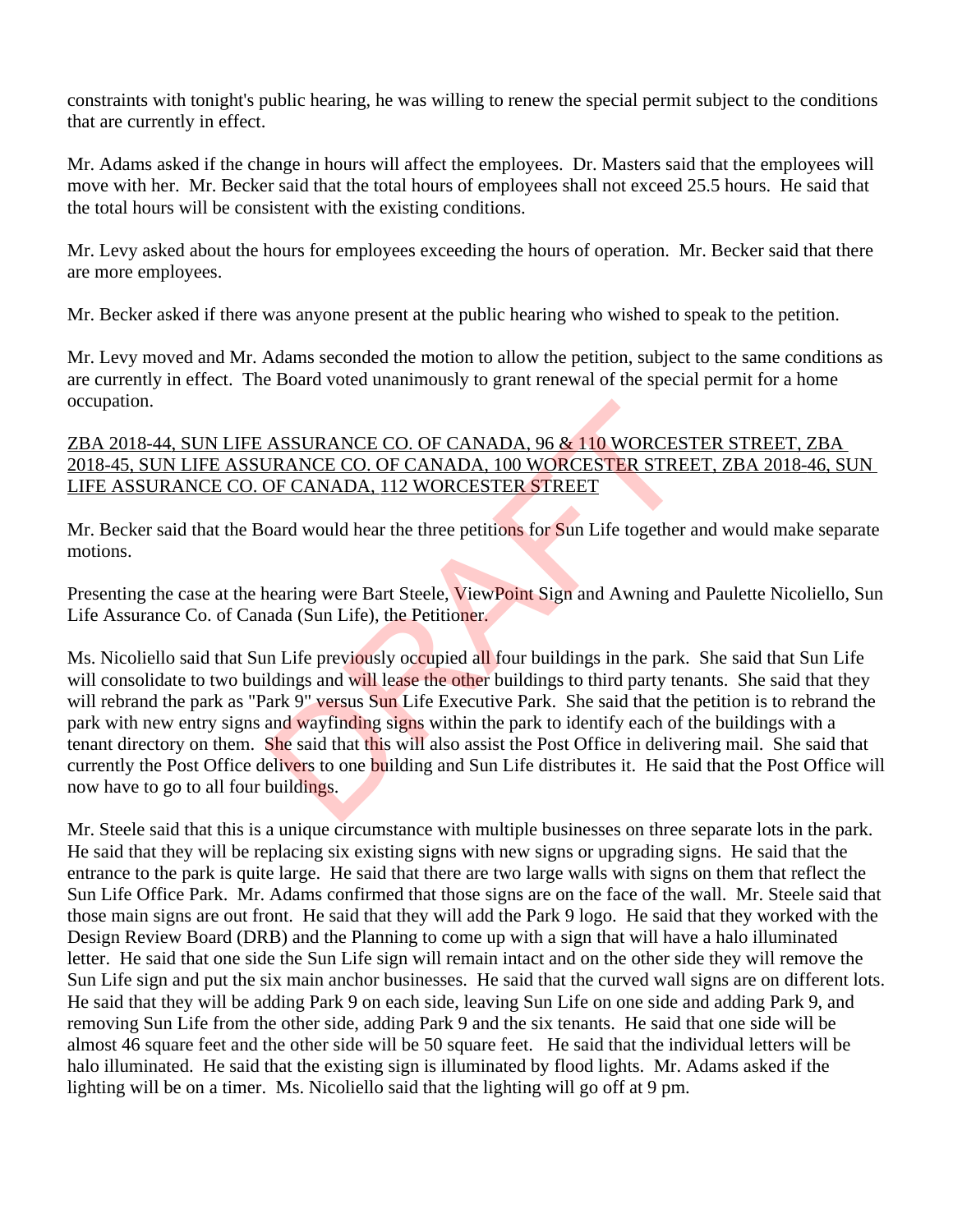Mr. Becker said that it was not clear to him what would be happening to the external illumination for Sun Life and the six tenants. Ms. Nicoliello said that the existing floodlights will remain.

Mr. Steele said that both of the signs will be under 50 square feet, will have 14 inch letters with 18 on the logo. He said that the DRB agreed that the signage is to scale, fit the shape, and was reasonable. He said that just the number 9 in the logo will be 18 inches and the main letters will be 14 inches. He said that the park is located at a busy intersection. Mr. Adams said that they need signage on both sides because people will be coming from each direction on Route 9.

Mr. Levy asked if the Park 9 sign will be on top of the wall. Mr. Steele said that it will lip down slightly. He said that the design was worked through with DRB and the Planning Board.

Mr. Becker asked about limitations on the number of tenants. Ms. Nicoliello said that the thought is to put only the major tenants on the front wall. She said that the inner directory will have a complete listing of all of the tenants in the building. She said that based on leasing activity thus far, the six should be adequate.

Mr. Steele said that the restriction of 50 square feet was the maximum that DRB and Planning Board did not want to exceed.  $\sim$  couldn't go bigger cause of that

Mr. Adams asked about additional signage for the buildings that Sun Life will continue to operate in. Ms. Nicoliello said that there will be four monument signs within the park, two of them will be for Sun Life and their two buildings with the address on them and the other two will be for the other buildings.

Mr. Becker asked what would happen if Sun Life moves out of the space. Ms. Nicoliello said that they would have to come back before the Board.

Mr. Becker said that the monument signs for the buildings did not appear to be a different size from the existing signs. Mr. Steele said that in addition to the two main signs, the proposal is for four free standing directories, one in front of each building. He said that the existing signs are 5 by 3. He said that now that there will be additional tenants, it will be necessary to identify each building. He said that the new signs will be 6 feet high, mounted on an 8 inch pedestal. He said that the logo will be the same for continuity and will match the signs out front. He said that the tenant panels will be 10 inches high by 36 inches wide. He said that the scale seems to fit in and the Board has approved signs of this height before. Mr. Adams asked if the monument signs will be externally *illuminated*. Mr. Steele said that the monument signs will not be illuminated. Mr. Adams confirmed that just the entry signs and the curved walls will be illuminated. ng. She said that based on leasing activity thus far, the siferation of 50 square feet was the maximum that DRB and the policy of the buildings that Sun Life will controll be four monument signs within the park, two of the

Mr. Becker said that what is referred to in the application package as a monument sign is a standing sign under the definitions in the bylaw.

Mr. Becker summarized the sign proposal. He said that the curved signs are trying to be responsive to traffic on Worcester Street. He said that this request does not fit in with the bylaw definition of a commercial zone fronting Worcester Street. He said that other signs within the three lots will provide consistency through the site for branding purposes and will identify the various tenants in the buildings. He said that Sun Life is not asking for much that is different from what is there. He said that the differences are due to rebranding. He said that in terms of the bylaw, there are no issues with the monuments signs because they are on a per building basis in the Zoning District. He said that there is some issue with the total of the signs because it does not quite add up because it is three different parcels and numbers on buildings in the parcels. He said that the purposes of the signs are still consistent with what is there. He said that there are differences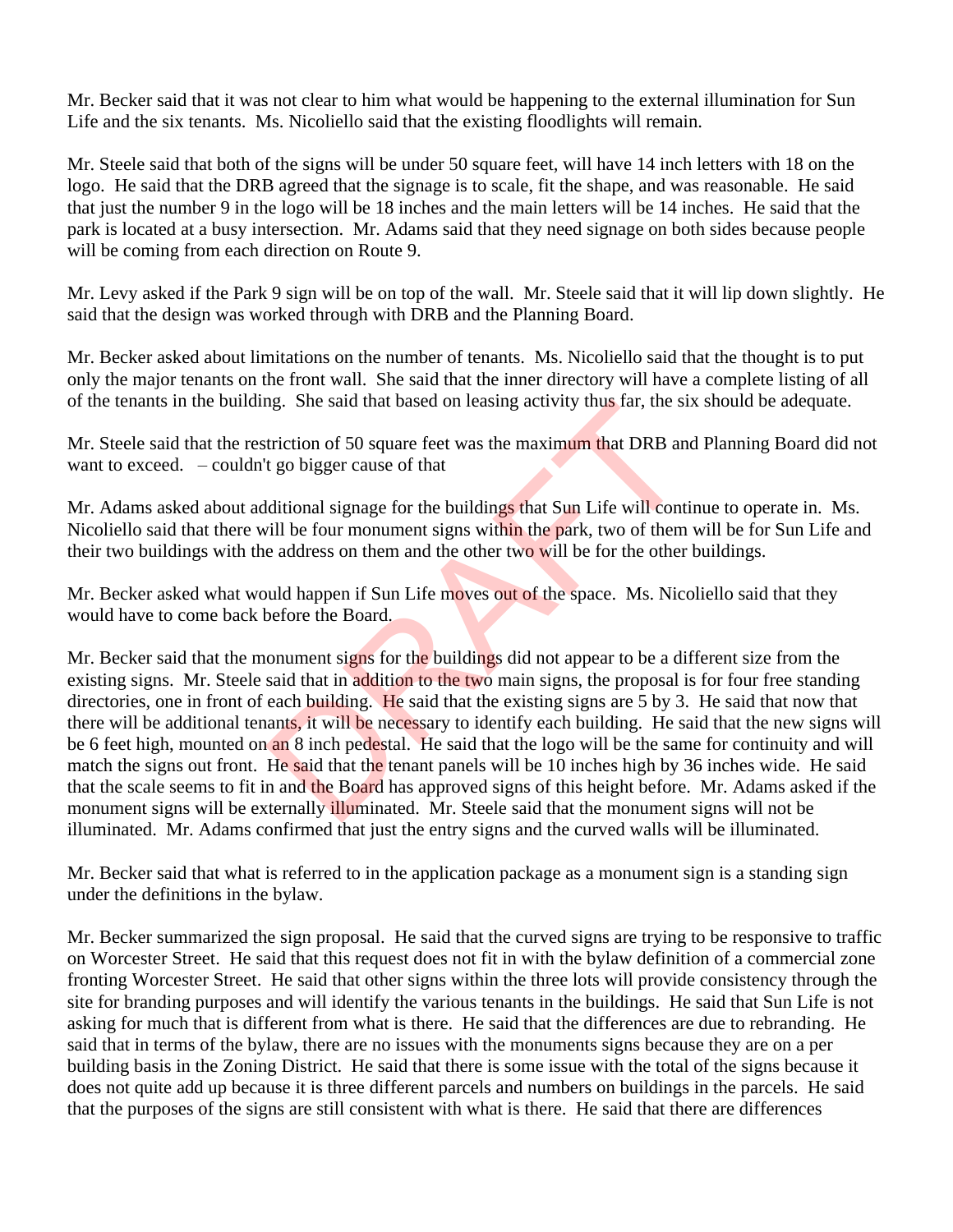between the three proposals on the table and what the bylaw actually requires. He said that there is nothing there that is not currently there. He said that the addition of the Park 9 is the only deviation from that. He said that it seems to make sense, notwithstanding the letter of the law.

Mr. Levy asked if Sun Life has been in contact with the Post Office yet. Ms. Nicoliello said that they had not done that because they do not have any new tenants yet. Mr. Levy said that Sun Life should also contact the Police and Fire Departments so that they would know where to go in case of emergency.

Mr. Becker asked if there was anyone present at the public hearing who wished to speak to the petition.

Mr. Adams said that there is currently a sign high up on the building that faces Route 128. Ms. Nicoliello said that sign will remain. She said that is a building that Sun Life is staying in.

Mr. Becker read the Planning Board recommendations for the three sign proposals.

Mr. Adams moved and Mr. Levy seconded the motion to make findings pursuant to Section XXIIA. H and approve three (3) special permits for signage at 96 & 110 Worcester Street, 100 Worcester Street and 112 Worcester Street, subject to conditions that illumination shall be during the business day only and shall be turned off at 9 pm. The Board voted unanimously to approve the special permits. Example 1. Levy seconded the motion to make findings pursuant to<br>conditions that illumination shall be during the busines<br>and voted unanimously to approve the special permits.<br>39-43 GROVE STREET, 576-590 WASHINGTON STR<br>ea

### 2018-48 HI NEIGHBOR, 39-43 GROVE STREET, 576-590 WASHINGTON STREET

Presenting the case at the hearing were Bart Steele, ViewPoint Sign and Awning, and Bernard Pucker, Hi Neighbor LLC and Retail at Belclare.

Mr. Steele said that the request is for relief for a 25 square foot, non-illuminated free standing sign that will be mounted behind the wall. He said that the location was suggested by the Design Review Board (DRB). He said that the sign will exceed the maximum allowed by eight inches and will not meet the setback requirements.

Mr. Adams said that the materials that were provided are hard to understand, especially the rendering to show the setback of the sign. He said that the sign appears to be attached to the light pole. He said that it is not clear how far back the sign will be from the wall. Mr. Steele said that it will be set back approximately three feet from the wall. Mr. Adams asked why it could not be set back further.

Mr. Becker asked that the Applicant review the total tenants. He said that the submittal talked about 10 total, he could only count nine signs, and the free standing sign has three tenants. Mr. Pucker said that on the front side of the building on Washington Street, there are eight retail locations, starting with 576 a, b and c. He said that is where the sign that is set back from the street is proposed. He said that where the condominiums and where the porches come out above, there is an outdoor seating area with a brick patio. He said that on the other side is 582, 584, 586, 588 and 590 and they make up the other portion of the other five retain units. He said that on the back of the building, there are 39 and 41 Grove Street. He said that the request is that, for the three stores that are set back, the requested sign would be their main signage. He said that they are under the overhang and do not have an awning. He said that a and c have awnings but b does not have an awning. He said that they are all set way back off of the street. He said that it is very difficult to know and see what is back there. He said that, rather than asking to put a sign up on the building itself, the request to do something that is similar to what was put up in Linden Square that shows what retailers exist on the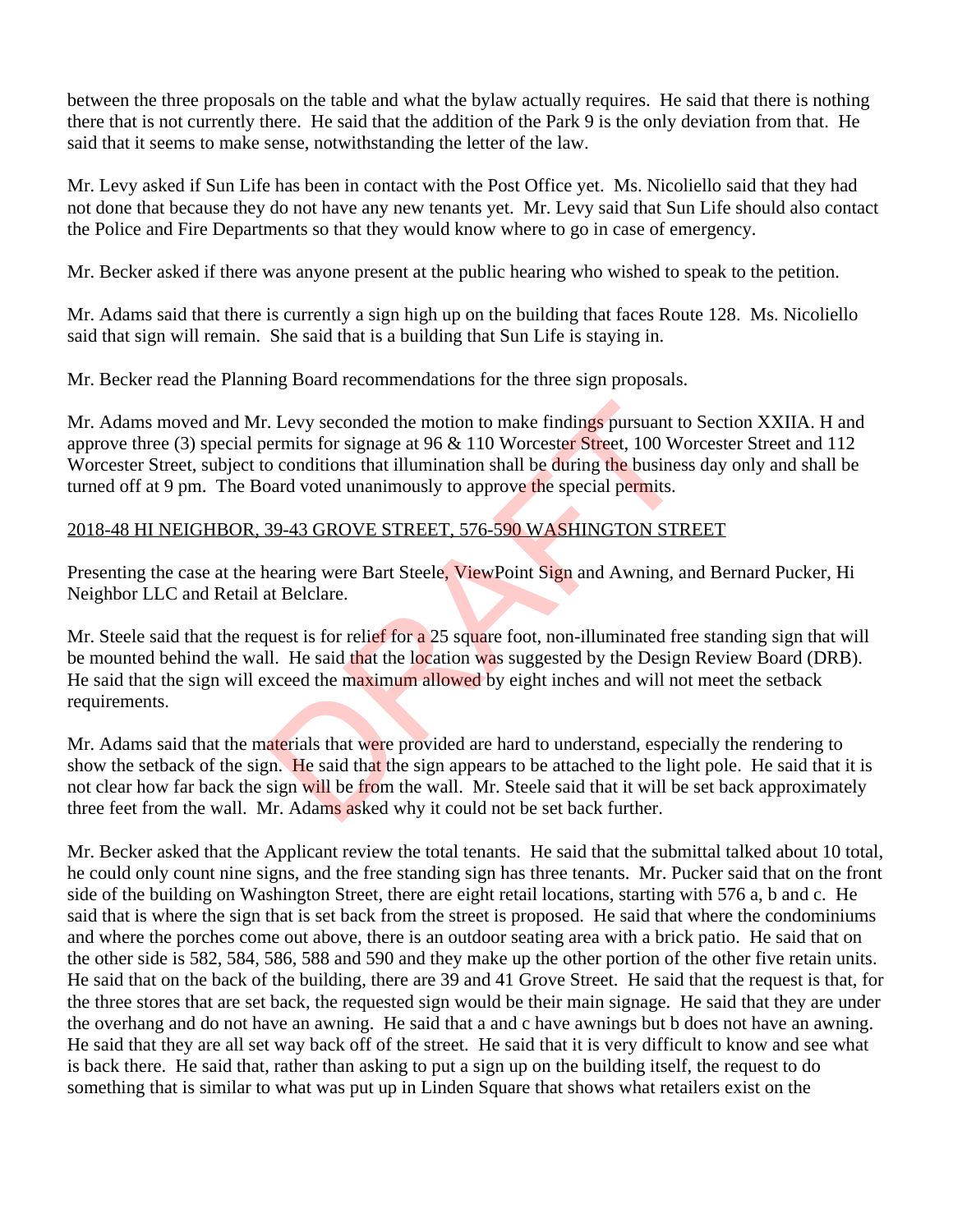premises. He said that for 582 to 590 Washington Street, and 39 and 41 Grove Street, the request is to increase the size of the awning lettering, as well as window signage.

Mr. Adams asked about the request for window signage.

Mr. Becker said that the standing sign is intended to identify three commercial users between a and b. Mr. Pucker said that it includes a, b and c, which is all of the retail on the left side. Mr. Becker said that a will get an awning sign, a window sign and a standing sign in front of the building. Mr. Pucker said that is far back from the street, whereas all of the other signage and retailers are directly on the street. He said that there is quite a distance between the sidewalk and the retailers. Mr. Becker said that you cannot see a window sign. Mr. Pucker said that they were trying to standardize the window and awnings for all locations. He said that the free standing sign was a separate request to try to help the retailers that are set so far back.

Mr. Steele said that this application involves three separate elements, the standing sign to provide visibility for the three tenants around the side, the awnings to provide a consistent sign presence, and eliminate hodge podge by right signage. He said that all of the signage will be to the proposed specifications. He said that DRB wanted to eliminate signs on the building and have all of the copy on the valence of the awnings. Mr. Becker said that the Board understands and has approved the concept at Linden Square. Lower Falls and at the colleges where the properties do not fit well with the bylaw. He said that the Board recently reviewed a request for a business asking for a combination of 27 wall, awning and window signs. Mr. Steele said that the window signs will be by right signs and they will not be asking for any relief for them. Mr. Becker said that they are part of the overall sign package. a the side, the awnings to provide a consistent sign preset e said that all of the signage will be to the **proposed** specializins on the building and have all of the **copy** on the vale understands and has approved the conc

Mr. Steele said that the request is for a 25 square foot non-illuminated standing sign that will be set back behind the wall. He said that, in lieu of putting signage on the building and to create a cohesive look along the building, they would like to put white lettering on the valences that is consistent for the whole building.

Mr. Adams asked about the letter height on the awnings. Mr. Steele said that they are not seeking relief for that. He said that the square footage proportion on the valence is the issue. He said that the valences will be eight inches with proposed letter heights of 6.5 inches, as approved by DRB. He said that the widths will vary with the tenant names. Mr. Adams confirmed that it might exceed 25 percent of the valence. Mr. Steele said that the proposed valence signs are in lieu of a second by right blade sign. He said that if they put signs up on the building, they will be in different spots. He said that the proposed signage will be consistent

Mr. Becker said that the question for him is whether the number of overall signs is right. He said that he understands about one square foot and hours of operation. He said that somebody will see that when they are up at the door. He said that he was struggling with the tension between the awning sign and the window sign. He questioned what they would be getting what the other does not provide. He said that if the contention is that a window sign is most effective for people passing by, then why are the awning signs needed. Mr. Steele said that window signs are usually for pedestrian traffic. He said that you will see the tenant name on the awning. Mr. Adams said that, unless there is a condition, if the window signage is kept at 10 percent or 10 square feet of the area of the exterior windows, it is as of right. Mr. Becker said that it is part of the overall signage for the site. Mr. Steele said that the proposed signage will be far less than what would be allowed by right.

Mr. Adams asked about the nature of the window signs, since the name of the retailer will be on the awning. Mr. Pucker said that while the landlord wants to provide continuity in terms of the look, the retailer loses some identity by that process. He said that with the window sign, the retailer can differentiate themselves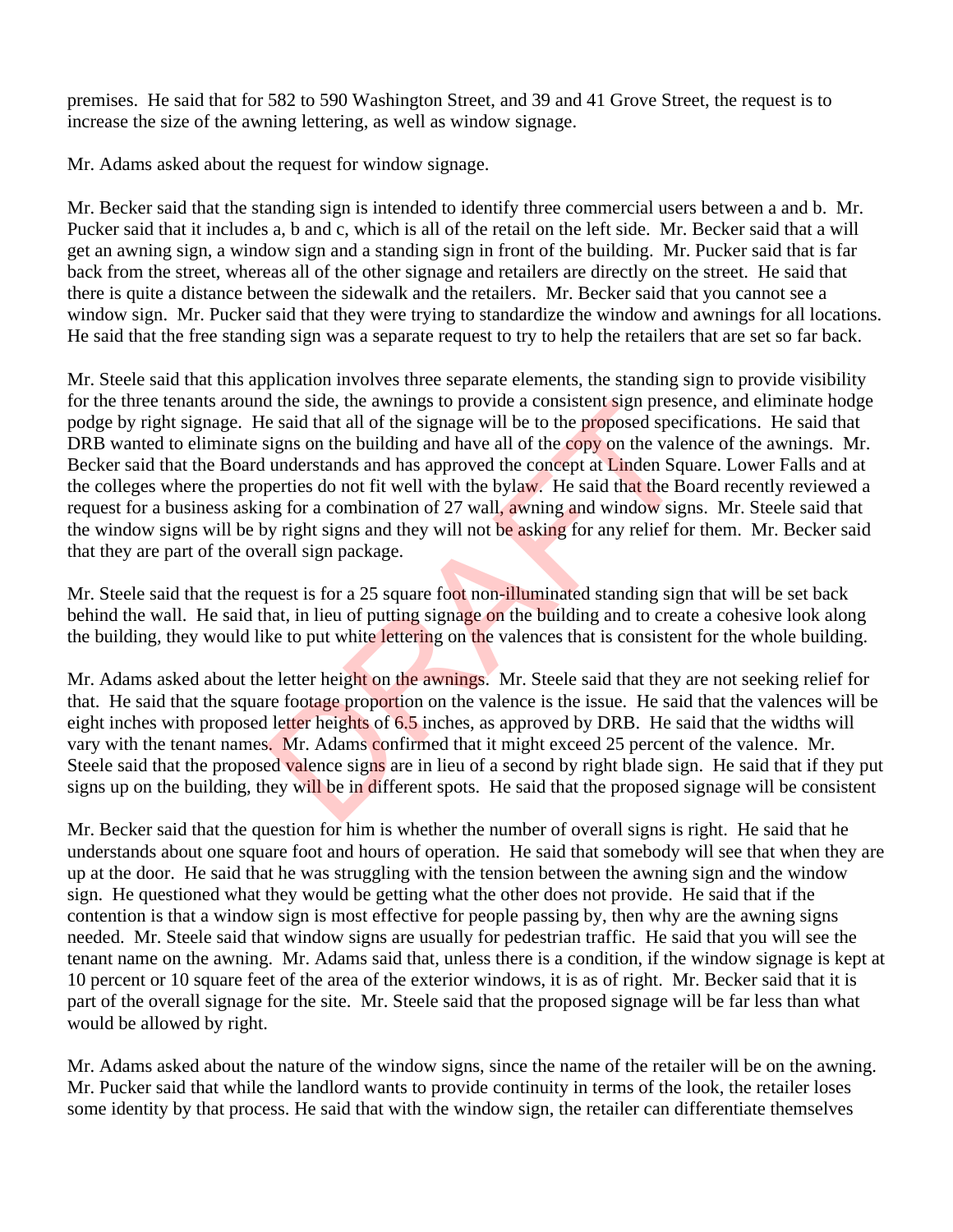with their own colors, hours of operation, and dot com or Instagram information. Mr. Becker said that is the less than one square foot sign that has that kind of information. Mr. Steele said that the one square foot sign is typically used for hours of operation, not secondary information. He said that this property is unique. He said that the Board would not be setting a precedent because it has different characteristics from a lot of shops. Mr. Becker asked how this is different from what was Blue Ginger Restaurant across the street. Mr. Steele said that there was one tenant there. Mr. Pucker said that Smith & Wollensky has their logo on every awning. Mr. Becker said that they also proposed to have it on every window and the door. Mr. Pucker said that there are trade-offs in terms of consistency. He said that as a landlord he has to balance the needs of the retail tenants and being a good neighbor to the residential tenants and the general community. Mr. Adams said that there has been concern about the number of vacancies in downtown Wellesley. He said that the property owners think that signage is an important way to attract customers. He said that the Board has to balance it against an infusion of signage on Washington and Grove Streets. He said that these are more narrow storefronts, so it seems like there are a lot more signs there.

Mr. Becker said that he is sympathetic to the argument for both an awning and a window sign but there is not much in the submittal package about the window signs. He said that the Board does not have a good view of what the overall package will look like. Mr. Steele said that what was submitted said that the window signage will be to code and by right. Mr. Becker said that does not get at what it will look like. He said that this is located in the center of town. He said that the Board wants to make sure that this does not end up like 457 Washington Street with dozens of signs in the windows. He said that it would not make sense for the Board to go through an extensive review process for the building without considering what the signs will look like. Mr. Steele said that if Mr. Becker is looking at the number of signs as a negative, this package is less offensive than the postage stamps and blade signs that would be allowed by right. He said that the proposal is for a consistent band. He said that it is very unusual to have ten different designs for ten window signs with this type of a setup. sympathetic to the argument for both an awning and a wixage about the window signs. He said that the Board doe<br>vill look like. Mr. Steele said that what was submitted sa<br>by right. Mr. Becker said that does not get at what

Mr. Adams said that the Applicant is not asking for approval for a building sign but they could in the future.

Mr. Becker asked about the size of the windows. Mr. Pucker said that they are approximately 4 feet by 6 feet. Mr. Becker said that the bylaw talks about 10 square feet or 10 percent of the area of all exterior windows of the business establishment, whichever is less. He said that would be approximately 24 square feet for 2.5 square feet.

Mr. Adams said that he is less concerned about the window signs. He said that it does allow the retailers to individualize and is no worse than putting merchandise on the shelf in the window.

Mr. Adams asked if the plans show the lettering style that is proposed. Mr. Steele said that they do. Mr. Adams said that, according to the DRB and Planning Board recommendations, the letter height will be 6.5 inches. Mr. Steele said that the drawings that were submitted are to scale.

Mr. Becker asked why 6 foot 8 inches was chosen for the standing sign. Mr. Steele said that it will be similar to the sign that the Board approved at Church Square. He said that the iron work around it is a similar design and is also similar to what is at Linden Square. Mr. Adams said that he was on the Board that approved the sign at Church Square and felt that the sign was a little too big. Mr. Steele said that they had proposed eight feet and the Board suggested six feet. Mr. Adams said that the sign is consistent with what the Board had approved but it takes each case individually. He said that location was at the edge of a parking lot.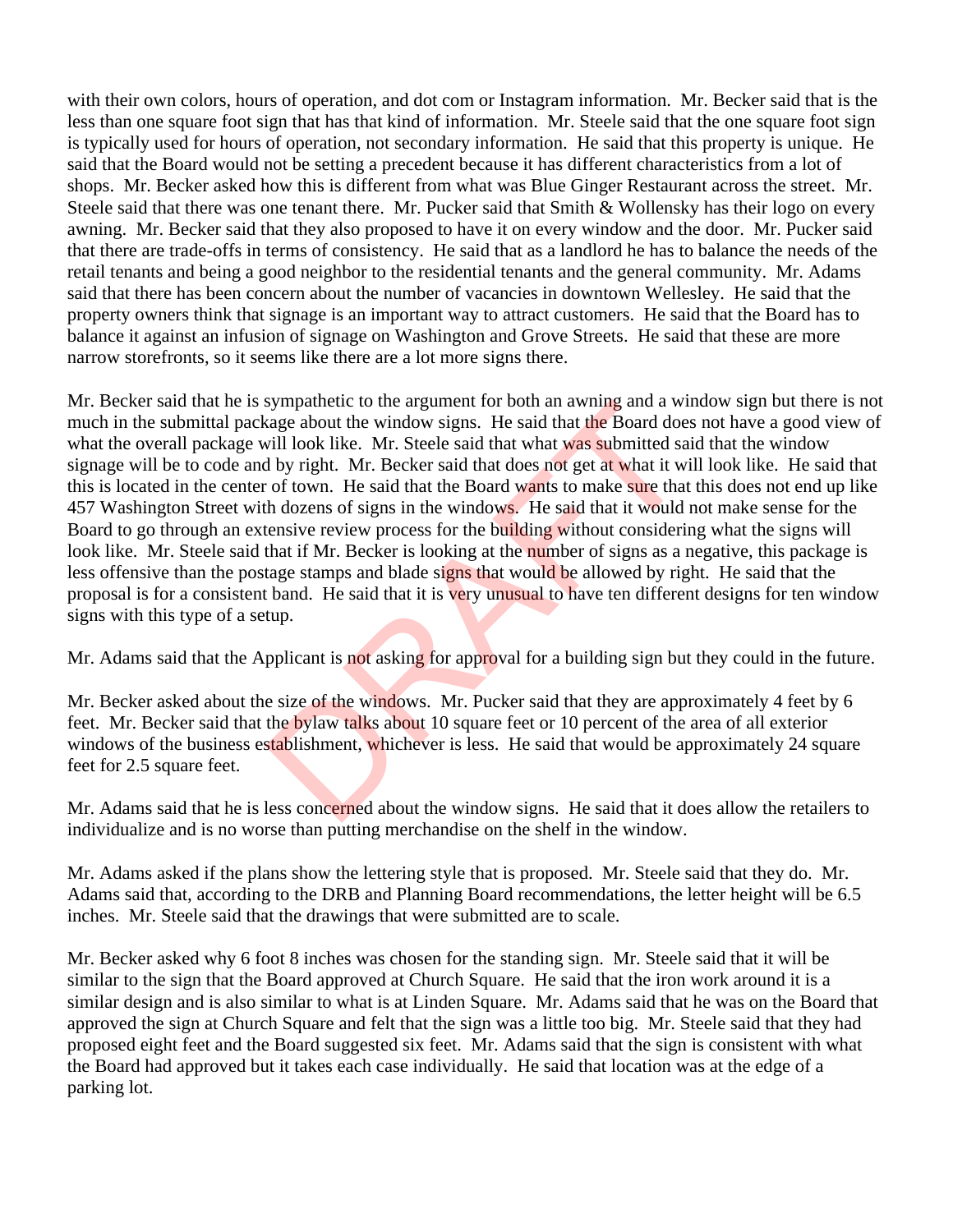Mr. Becker asked if there was anyone present at the public hearing who wished to speak to the petition.

Ellen Staelin, 65 Grove Street, said that as 5 foot by 5 foot sign behind the fence was talked about. She asked what size the bylaw suggests that it could be. Mr. Adams said that 25 square feet is allowed. Mr. Becker said that Zoning relief is being sought for the setback. He said that clearly a 15 foot setback would not work at this property.

Ms. Staelin asked about the decals that were talked about. Mr. Adams said that those are window signs. Mr. Becker said that the bylaw has provisions that limit the size of them but allows up to 10 square feet or 10 percent of the window area, whichever is less. He said that a window could, but does not have to be, a decal. Mr. Adams said that the size is not limited if it is moved away from the window.

Mr. Becker read the Planning Board recommendations.

Ms. Staelin asked if there will be a separate discussion for Grove Street. Mr. Becker said that the signs on Grove Street are included in the sign package that was discussed at the hearing. He said that it is the same awnings and window signs that were discussed. Ms. Staelin confirmed that the awnings will project over the sidewalk. Mr. Becker said that there are restrictions on the height and how far the awnings can project over the public way.

Mr. Becker said that he was willing to depend on the by right requirements for the window signs, given that the 10 percent is relatively small compared to the size of the window. Mr. Adams said that he was not overly concerned about the window signs. He said that he would have preferred to see the standing sign set further back. He said that it appears that the proposed plantings will be obscure it. He said that the further back that the sign is, the more it could obscure what is on the building, so he understands the Applicant's request. will be a separate discussion for Grove Street. Mr. Becket<br>in the sign package that was discussed at the hearing. He<br>s that were discussed. Ms. Staelin confirmed that the awith that there are restrictions on the height and

Mr. Adams moved and Mr. Levy seconded the motion to approve the signage as proposed, subject to adoption of the Planning Board findings, and subject to a condition that the awning signs not exceed 6.5 inches high and that the length not exceed 7 feet in width. Mr. Adams said that each case is decided on its own merit and does not set a precedent. The Board voted unanimously to grant a special permit.

# ZBA 2018-47, FENG ZHAO, 15 PLEASANT STREET

Presenting the case at the hearing was Lan Qin, Architect, representing Feng Zhao, the Petitioner. Ms. Qin said that the homeowner decided to downsize the renovation scope. She said that previously there were five items including, enclosing the front porch, a second story addition of the entrance on the west side, second story addition over the side porch on the east side, lowering the basement floor, and increase the second floor height and redo the roof with a slight increase in slope. She said that her client has decided to only do the first two items. She requested permission from the Board to continue the petition to August 2, 2018. She said that she will submit revised drawings before the August 2<sup>nd</sup> hearing.

Mr. Adams said that TLAG calculations had not been submitted. He said that although it is not required, the Board likes to see those calculations to help in its determination of whether the proposed construction will be more detrimental to the neighborhood. Ms. Qin said that she will add that to the drawings.

Mr. Levy suggested that the Board not open the hearing so there is no restriction on the members who sit on the panel. He moved that the petition be continued to August 2, 2018. Mr. Adams seconded the motion. The Board voted unanimously to continue the hearing.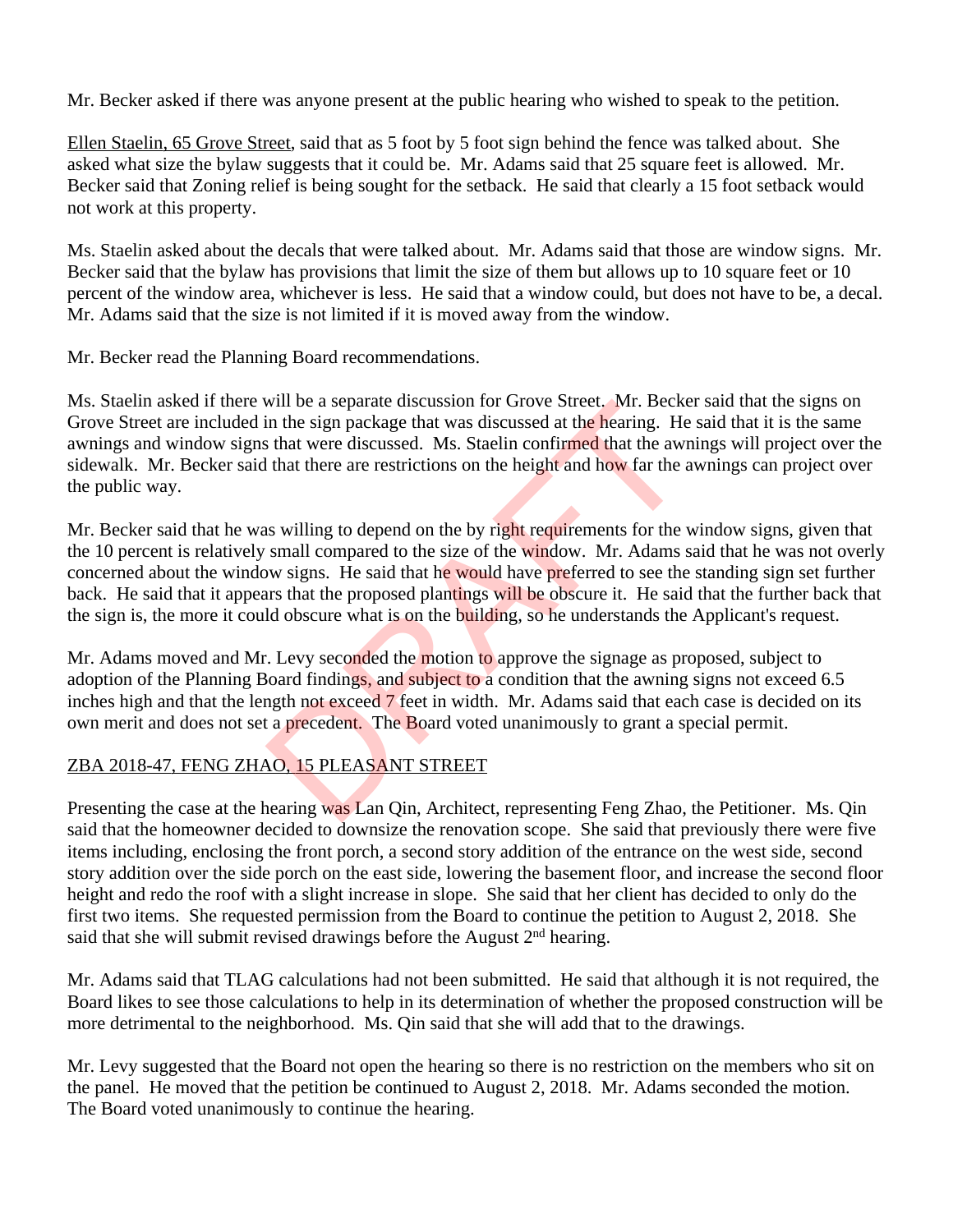## ZBA 2018-49, JOHN & BETHANY COLAVINCENZO, 40 CLEVELAND ROAD

Presenting the case at the hearing were David Sharff, Architect and John Colavincenzo, the Petitioner.

Mr. Sharff said that request is to build a small addition at the side of the existing house. He said that they will rebuild an existing side porch and add a second floor. He said that they are seeking relief for the rear yard setback. Mr. Levy said that it is actually a side yard setback because this is a corner lot.

Mr. Adams said that the Board always likes to see additions and modifications comply as much as possible. He said that although it is only a small encroachment, he did not understand why the addition was not moved one foot towards Cleveland Road. He said that they could have moved the entire thing one foot forward without falling into noncompliance. He said that the existing one story shed dormer structure that will be reconstructed was in the side yard setback. He said that shifting that structure one foot towards the front would still have a jog in the building and would improve the situation. He said that there appears to be enough room to accomplish the same size as proposed without having to encroach into the side yard setback. He said that would improve the situation. Mr. Sharff said that they had considered that option but they would have to pull the whole addition a foot and would put the front of the house on the same plane on the first floor. He said that the first floor footprint is already nonconforming. Mr. Becker said that the existing nonconformity is the 9.4 side yard setback. Mr. Sharff said that the whole back of the house sits within the setback. e bullary and would improve the situation. He said that<br>the same size as proposed without having to encroach is<br>the stuation. Mr. Sharff said that they had considered<br>ole addition a foot and would put the front of the hous

Mr. Adams said that he would not be opposed to the addition as proposed. He said that the eyebrow roof is a little awkward.

Mr. Becker said that existing lot coverage is 1,845 square feet and proposed lot coverage will be 1,889 square feet.

Mr. Becker read the Planning Board recommendation.

Mr. Levy moved and Mr. Adams seconded the motion to approve a special permit and make a finding that the proposed structure shall not be substantially more detrimental to the neighborhood than the existing nonconforming structure.

Mr. Becker asked if there was anyone present at the public hearing who wished to speak to the petition.

Mr. Becker said that this special permit and the Board's action at the public hearing does not relate at all to the Historical Commission's Demolition Review Process.

The Board voted unanimously to grant a special permit and find that the proposed structure shall not be substantially more detrimental to the neighborhood than the existing nonconforming structure.

### ZBA 2018-50, JOSEPH FANNING, 7 PRISCILLA ROAD

Presenting the case at the hearing were David Himmelberger, Esq., Joseph and Marion Fanning, the Petitioner, Dustin Nolin, Architect, David Silverstein, Copperleaf Development, and Paul Beaulieu, P.E.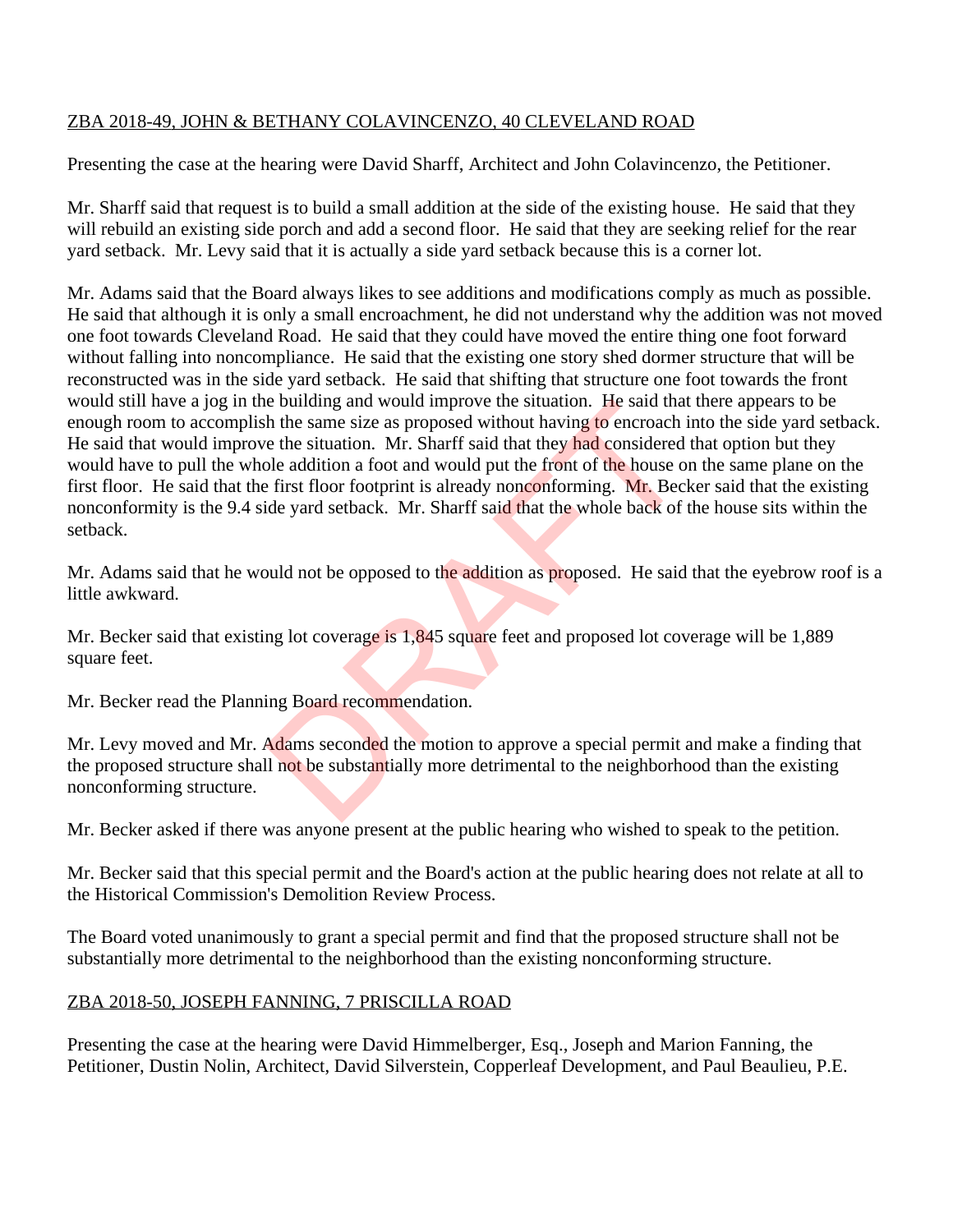Mr. Himmelberger said that the request is for a special permit for relief for an undersized lot that has 13,350 square feet where 15,000 square are required. He said that the request is also for a special permit for a retaining wall that will be greater than four feet high within 10 feet of the property line that will retain land to the rear of the wall and will be seen from the owner's perspective and not from the neighbor's perspective. He said that the property is located in a Water Supply Protection District. He said that the existing home was reviewed under the Historical Commission process and was deemed to be preferably preserved. He said that a waiver was sought for the home that is being presented to the Board tonight. He said that the Historical Commission was quite impressed with the design of the house and granted a waiver to construct the design that was presented to this Board. He said that they left their hearing open in case the Zoning Board asked for any revisions. He said that the design has a TLAG of 4,635 square feet where the threshold for Large House Review in a 15,000 square foot district is 4,300 square feet. He said that it will be dimensionally compliant with all setbacks. He said that there was a prior submittal in 2017 was a poor design and was withdrawn without prejudice. He said that this is better and is more appropriate for the neighborhood and will not be substantially more detrimental to the neighborhood than the existing nonconforming structure.

Mr. Nolin said that they tried to come up with a style that was sensitive to the homes in the neighborhood. He said that a lot of effort was made to address the general massing of the home and how it presented itself to the street. He said that given the width of the lot, they needed to have the two-car garage face the street. He said that there was not enough room to make a side entry garage. He said that they wanted to create a home that presented its façade to the street and stepped back 10 feet to the garage. He said that they broke the house into three different masses that step back with the main gable facing the street with a stepper pitch and more narrow to make it appear to be more vertical. He said that they did a lot of detailing with elements to bring the scale down and not overwhelm the street. He said that it will be bigger than some of the homes in the neighborhood but will be well within scale. He said that it will be just under 30 feet from top of concrete and approximately 31 feet from grade at certain areas. He said that the house will step back to the front entry. He said that they kept all of the rooflines down to a story and a half façade where the roof starts at six feet on the second floor rather than eight or nine feet. He said that they extended the eave details out to pull the elevation down. He said that they will use two smaller dormers on the garage rather than one large one. He said that they will break it up with a flair coming across and some stone. He said that the main gable will face the street, which will create less mass for the neighbor on the left. He said that on the right side the gable roof for the garage will step down even further. He said that there will be a single story mudroom on the rear. He said that they used the rooflines, detailing and massing to present a house that will feel smaller from the street. ied to come up with a style that was sensitive to the home<br>was made to address the general massing of the home<br>anity and the bot the lot, they needed to have the two-ca<br>enough room to make a side entry garage. He said that

Mr. Beaulieu said that the existing site slopes quite a bit down from the rear property line to the road. He said that the majority of the slope is in the last 25 to 30 feet of the property. He said that Mr. Nolin incorporated a mud sill so that they could sink the house further into the grade to minimize the height. He said that they wanted to provide as much of a usable back yard as possible. He said that the homeowners want to spend time in the back yard with their kids. He said that they were able to stay under four feet for most of the wall but a larger wall is necessary as you go towards the left rear corner. He said that instead of being an exceptionally large single wall, they tried to break it up with a more substantial front wall with a sloped planting area to a small secondary wall. He said that adding them together will be six and a half feet tall from the grade at the front of the wall to the grade at the rear. He said that although the wall will be broken up, it will require a special permit.

Mr. Adams asked about the dimension of the horizontal distance from the property line to the closest sections of the retaining wall. Mr. Beaulieu said that it will be six feet to the back side of the wall. Mr. Adams said that it looks like they tried to keep the height of the wall under four feet as much as possible. He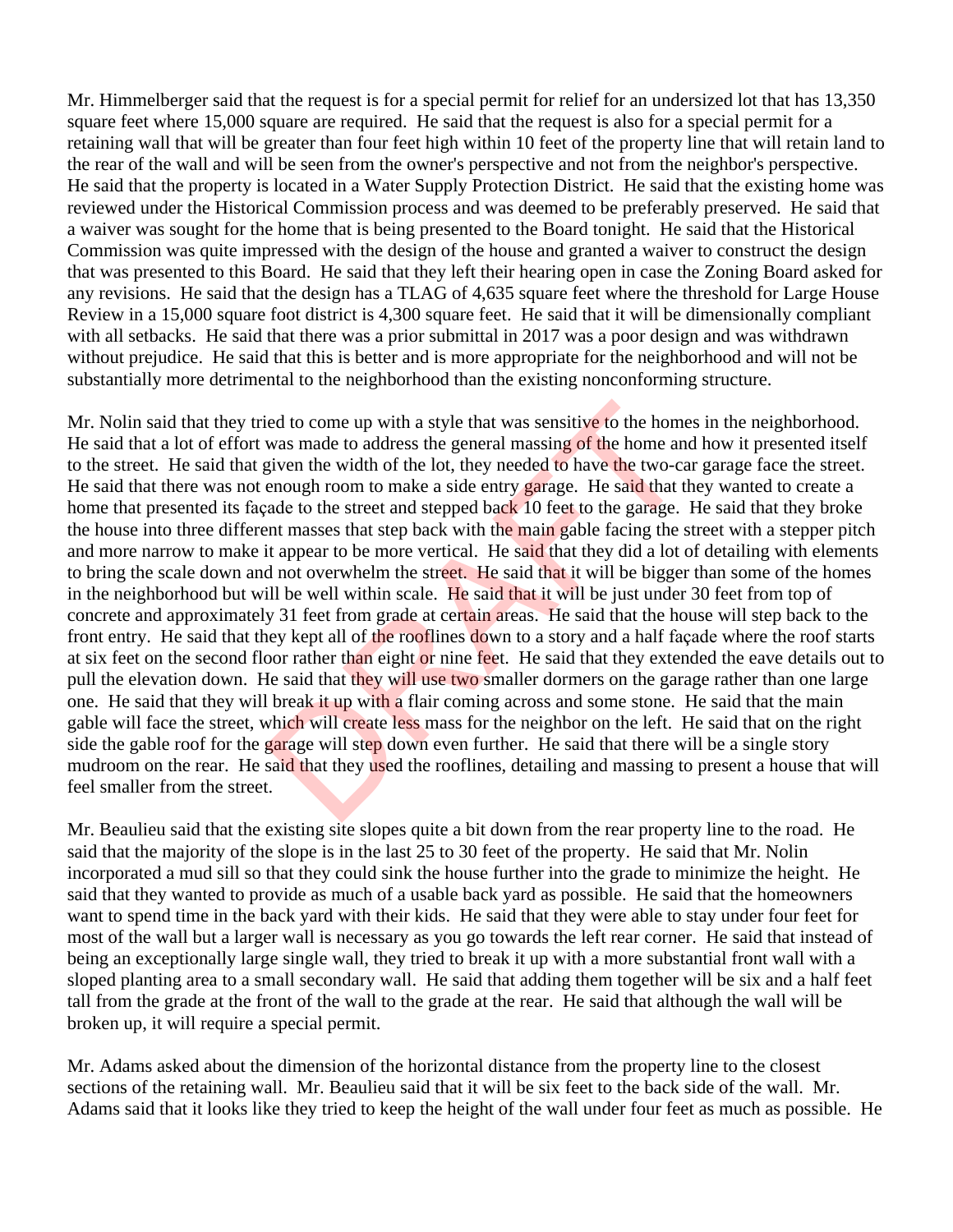asked if they anticipate any kind of guard rail along the wall. He said that if it considered to be a walking surface along the property line, the Building Code will require it for more than 30 inches above the grade. Mr. Beaulieu said that it will all be plantings. He said that the back of the abutter's property is quite wooded. He said that they will plant the uphill side to maintain the soil post-construction. He said that they want to minimize runoff from the lots behind this. He said that the plantings will minimize the natural sheet flow. Mr. Fanning said that the plantings will be between the property line and the rear wall for the reasons Mr. Beaulieu set forth, as well as screening. He said that between the walls on the left side, the plantings will be more ornamental.

Mr. Adams asked what the retaining wall will be constructed of. Mr. Fanning said that it will be fieldstone. Mr. Silverstein said that it will be mortar and fieldstone. Mr. Adams asked if the top of the wall will be level with the grade. Mr. Fanning said that it will be level. Mr. Adams said that it is outside the Zoning Board's jurisdiction but he urged the homeowners to consider putting a guard rail on top of the wall because four feet is a significant drop.

Mr. Himmelberger said that the Petitioners reached out to over 20 neighbors in proximity to the property, focusing on Priscilla Road and Standish Road, to discuss the plans. He said that they personally met with over 10 neighbors, including the five abutters and they are supportive of the plans.

Mr. Adams said that there is a fairly significant grade change. He asked about fencing between the properties. Mr. Fanning said that there is significant tree screening on three sides. He said that there is old fencing on two side that will come down. He said that they will probably increase the tree line. Mr. Adams said that he was concerned about the drop off if there is no fence that separates the property from the neighbors. Mr. Fanning said that it is his wife's intent that their children will play in the back yard. He said that they may do fence, trees or both. He said that they plan to line the whole back three quarters. at the Petitioners reached out to over 20 neighbors in promoted and Standish Road, to discuss the plans. He said that the mag the five abutters and they are supportive of the plans.<br>
is a fairly significant grade change. H

Mr. Becker said that two infiltration systems are shown on the front side of the house. He asked if they will be taking the runoff from the front side or from the whole roof. Mr. Beaulieu said that the entire roof will be captured and collected. He said that it will be divided approximately in half between the two infiltration systems. He said that they dug test pits and groundwater was substantially below. He said that they found that the site would work well.

Mr. Becker asked about the red square on the Tree Plan. Mr. Fanning said that it is a shed.

Mr. Levy said that he would have liked to have seen some elevations of the wall. Mr. Adams said that it is a tall wall. He said that he would be opposed to it if it was going in the other direction. He said that this wall system is not an offense to any neighbors because it is all on the Fanning's own property. He said that his only concern is the safety concern that is outside of the Zoning Board's jurisdiction.

Mr. Becker said that, as part of the special permit for the retaining wall, the Board has to make four separate findings: that the retaining wall is otherwise is compliance with the provisions of the bylaw; that the requested retaining wall will not adversely impact adjacent property or the public; that the report of the Design Review Board has been received and the requested retaining wall is consistent with that report and those criteria contained in Section XXII, Design Review, Part C., Design Criteria, of the Zoning Bylaw; and that the proposed retaining wall is the minimum structure necessary to allow a subject property to be reasonably utilized.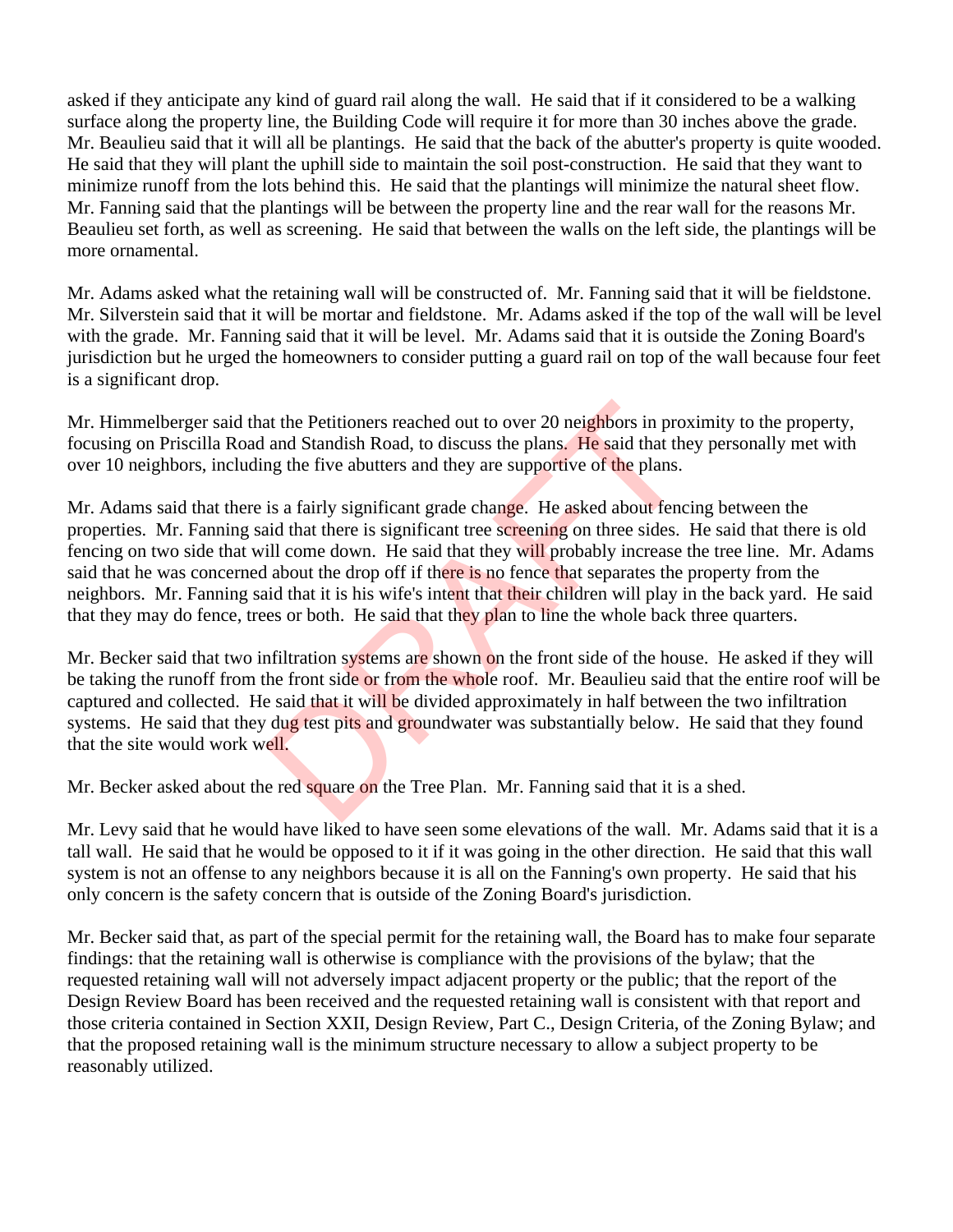Mr. Becker asked if a report from the Design Review Board was submitted. Mr. Himmelberger said that Design Review under Section D, Design Review and Permitting, is required for retaining walls that retain seven feet or more of unbalanced fill. He said that this will be under seven feet in the combination of the two walls.

Mr. Becker asked if there was anyone present who wished to speak to the petition.

Mr. Levy confirmed that the Petitioner had spoken with the Foxes, the Myerows, the Zeiglers and the Stokes, as well as neighbors across and down the street.

Mr. Becker read the Planning Board recommendation.

Mr. Adams said that this petition is a case where design of the building is an important consideration. He said that the neighbors know what the plans are. He said that he is concerned about the lack of a fence. Mr. Fanning said that they met with their neighbors on the right, the Stokes, and they plan to put a fence up because they are getting a dog. He said that they spoke today about coordinating plans for trees and fences.

Mr. Levy said that the Planning Board recommendation seemed to address the special permit for the house, not the retaining wall. Mr. Himmelberger said that the request for a special permit for the retaining wall was called out on the application. with their neighbors on the right, the stokes, and they pidog. He said that they spoke today about coordinating pl<br>ning Board recommendation seemed to address the spec<br>Himmelberger said that the request for a special permi

Mr. Levy asked if this will be a spec house. Mr. Fanning said that he plans to live there with his wife and his children. He said that they have owned the property for about six months and have been working on the plans.

Mr. Levy moved and Mr. Adams seconded the motion to grant a special to construct a home with a finding that it will not be substantially more detrimental to the neighborhood than the existing nonconforming structure. The Board voted unanimously to grant a special permit.

Mr. Becker read an excerpt from the bylaw, Section XXIID. Retaining Walls. He said that the requirement for a Design Review Report does not apply to this retaining wall.

Mr. Levy said that the Board had not seen a lot of design detail for the retaining wall. Mr. Adams said that it is a big wall and is a potential hazard to the neighbors. He said that one of the findings is hard to make, notwithstanding the fact that the current neighbors are aware of the wall. He said that a new neighbor could put up a fence. Mr. Fanning said that right now it is just a big hill that drops. He said that he walked the property with the neighbor and they talked about plans for the property line.

Mr. Becker discussed inserting a condition that the Board's finding is based on the representation that the homeowner will take positive actions to protect the safety of the children. Mr. Adams said that the Board could say that it found it safe within the context that a neighbor who feels uncomfortable about the wall can put up their own fence. Mr. Levy said that the Board does not usually create a situation that requires anything for the neighbor to have to spend money on.

Mr. Levy said that he has conceptual problems with the wall, having not seen a lot of information about them. Mr. Adams said that four feet is taller than most children. Mr. Becker said that there is not a single four foot drop. He said that there are three foot eight inch drops along the back wall and then the stepped wall that takes care of the biggest drop. He said that he understands and agrees with Mr. Adams' concern.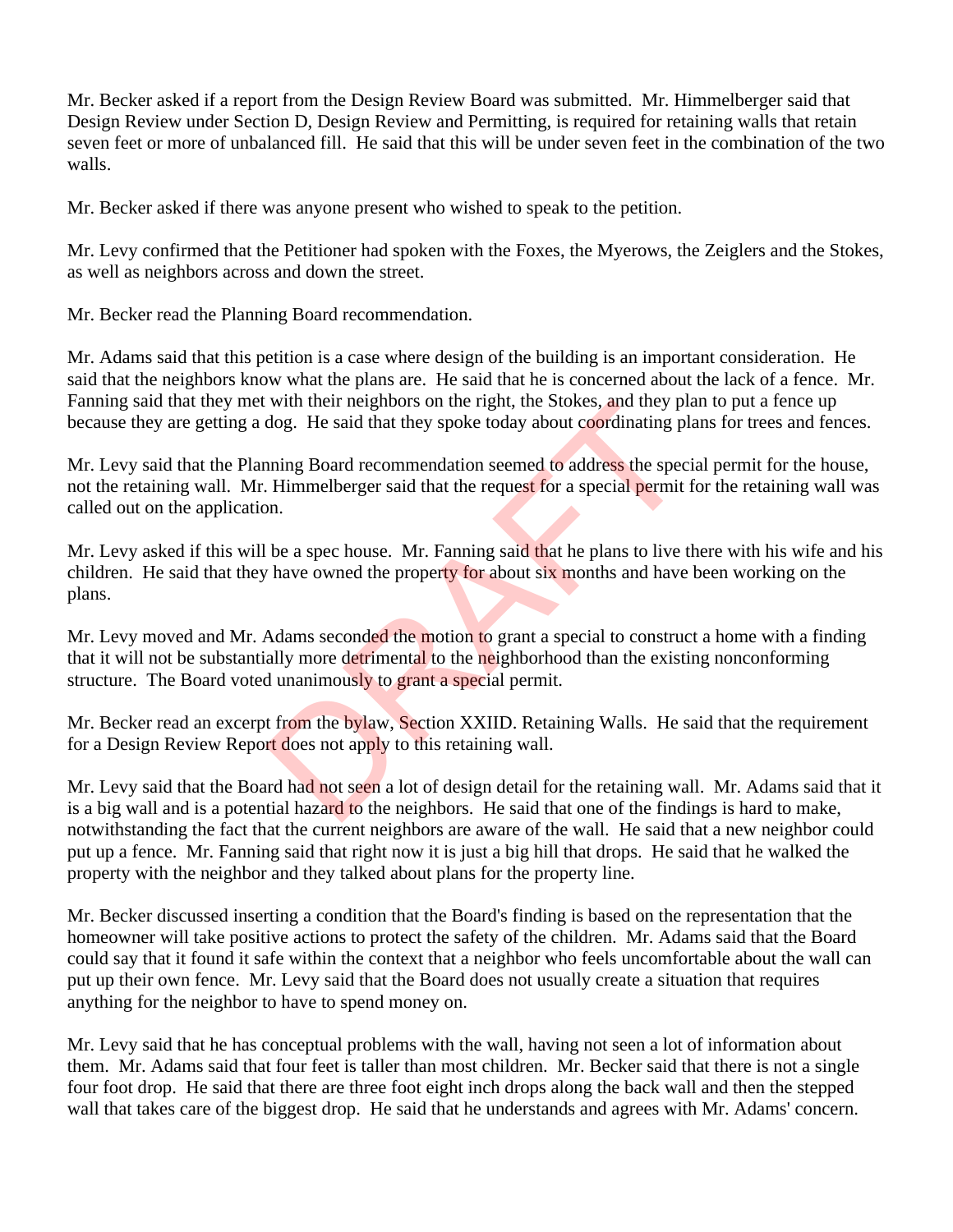The Board discussed making the required findings. Mr. Adams said that the finding that the retaining wall will not adversely impact the adjacent property or the public is contingent upon that fact that the neighbors have a right to put up a fence.

Mr. Levy moved and Mr. Adams seconded the motion that the Board make a finding that the retaining wall is otherwise is compliance with the provisions of the bylaw; that the requested retaining wall will not adversely impact adjacent property or the public; and that the proposed retaining wall is the minimum structure necessary to allow the subject property to be reasonably utilized, and accordingly grant a special permit. The Board voted unanimously to grant a special permit.

## ZBA 2018-51, KATHERINE VIG, 24 SHADOW LANE

Presenting the case at the hearing were Tom Timco, Architect and Katherine Vig, the Petitioner.

Mr. Timco said that the request is for relief for a one story bedroom and bath off of the left side of the house. He said that Ms. Vig is in her 70's and recently had a fall that limited her mobility. He said that the she currently has a bedroom on the second floor but is looking to move down to the first floor because she wants to stay in the house.

Mr. Timco said that the lot has three fronts and a side. He said that the house was constructed in the 1940's when a 10 foot rear yard setback was in effect. He said that there are three existing nonconformities. He said that the garage on the right had been free-standing but was attached by special permit in 1991. He said that on the left side, the existing dining room is only 12.5 feet from the property line. He said that a small bedroom was added above that in 2007 by special permit.

Mr. Timco said that the proposal is to continue the rear line towards Shadow Lane on the left side, pulling it back from the existing line to maintain more than a 12.5 foot distance from the property. He said that that will give Ms. Vig a 14.5 foot by 13 foot bedroom with an attached bath and a small piece at the front where they will increase the glazing on a bay window because she will lose one of the other windows in the living room. He said that the new structure will not trigger the 500 Foot Rule. He said that it was difficult to meet all of the 30 foot setbacks. He said that there was nowhere else on the property to build. He said that anything they did would trigger a nonconformity. He said that they tried to create a low profile single story addition that is similar to what is in the neighborhood which is a mix of houses of this vintage and a number of new mcmansions. He said that the neighborhood is changing somewhat but they feel that this is in keeping with the spirit of existing more traditional construction in the neighborhood. quest is for renet for a one story bedroom and path off or<br>ther 70's and recently had a fall that limited her mobility.<br>The second floor but is looking to move down to the first<br>thas three fronts and a side. He said that t

Mr. Adams said that it is a tastefully done one-story addition.

Mr. Becker said that he appreciated the summary that Mr. Timco put together. He said that it was quite helpful.

Mr. Timco said that Ms. Vig has spoken to most of the neighbors and they are generally supportive. Ms. Vig said that the closest neighbor is Jennifer Golden and she was very enthusiastic. She said that she spoke with the people across the road and they were also very encouraging.

Mr. Becker read the Planning Board recommendation.

Mr. Becker asked if there was anyone present at the public hearing who wished to speak to the petition.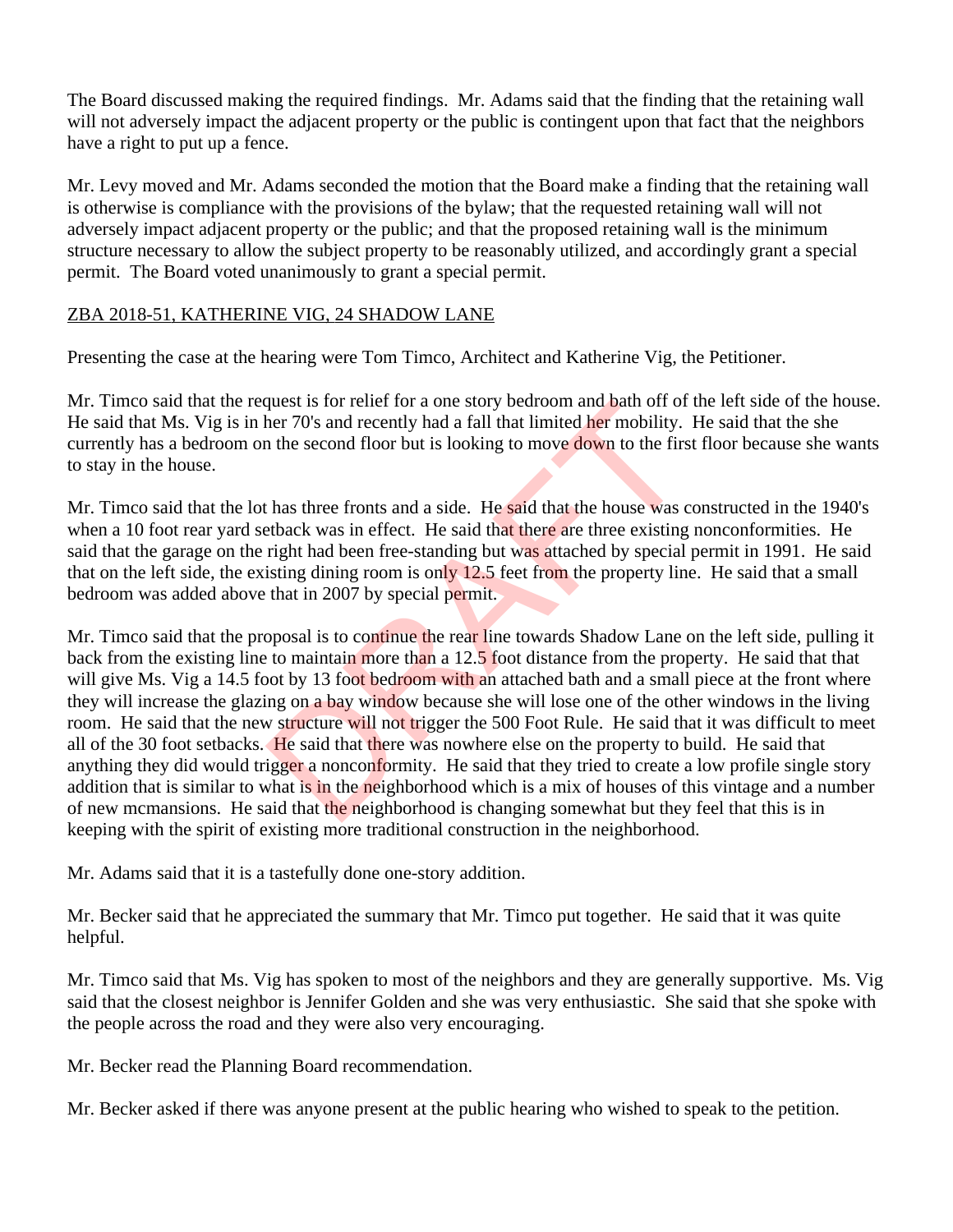Mr. Adams moved and Mr. Levy seconded the motion to approve a special permit and make a finding that the proposed structure shall not be substantially more detrimental to the neighborhood than the existing nonconforming structure. The Board voted unanimously to grant a special permit.

## ZBA 2018-52, JIMMI BAZZARI, 765 WORCESTER STREET

Presenting the case at the hearing were David Himmelberger, Esq. and Jimmi Bazzari, the Petitioner.

Mr. Himmelberger said that the request is for relief for a pre-existing nonconforming structure to which the Petitioner wishes to add a small addition. He said that currently the home has a 19.2 foot front yard setback and a left side yard setback of 15.4 feet. He said that the property is located in a SRD 15. He said that the property consists of two lots that combine 20,458 square feet. He said that the small addition will be a 590 square foot footprint being added on to a footprint of 1,321 square feet, for a new footprint of 1,911 square feet. He said that the existing structure has a TLAG of 2,697 square feet and new TLAG with the addition will be 3,847 square feet, which is below the threshold of 4,300 square feet for the district. He said that the structure will remain at 27.7 feet tall, as the addition will be less than the existing peak.

Mr. Himmelberger said that the house is very difficult to observe. He said that there is a significant block retaining wall at the front of the property on Route 9. He said that the property sits up high. He said that the new addition to the right side will have a front setback of 25.6 feet, significantly improved over the existing front setback of 19.2 feet. He said that the side yard setback will be compliant at 20.5 feet. He said that it will be a modest addition but offer the ability to create and expand breakfast, area, entry room, family room with a master bed above it that is far more comfortable in size than some of the existing bedrooms that range in the 10 foot by 10 foot dimension. He said that they believe that the proposal as designed is appropriate and is not significantly more detrimental to the neighborhood than the pre-existing nonconforming structure and they request favorable approval of a special permit. Ing structure has a 1LAG of  $2,697$  square reet and new 1<br>which is below the threshold of 4,300 square feet for the e-7 feet tall, as the addition will be less than the existing p<br>at the house is very difficult to observe

Mr. Adams asked if there are two lots. Mr. Himmelberger said that the Assessor has it split but for Zoning purposes, whereas the garage has a less than 9 foot setback to the rear of what was shown as 765 on the Assessor's Map, because the lots are under common ownership, they are merged for Zoning purposes and are treated as a single lot.

Mr. Levy confirmed that both lots have been in the same chain of title. Mr. Himmelberger said that they are under common ownership now. Gina Bazzari said that they are only the second owners. Mr. Adams said that even with the huge amount of lot, he could not see if there was anything that could be done with it. He said that it is always good to see lots in common ownership merged legally but there are extra costs associated with that, which is unnecessary, given the prevailing law about merging of properties.

Mr. Levy talked about inserting a condition about maintaining common ownership of the lots. Mr. Himmelberger said that the rear lot is landlocked. Mr. Levy said that the two houses to the right share a common driveway. Mr. Adams asked about the costs to legally merge the lots. Mr. Himmelberger said that a survey would cost approximately \$2,000.

Mr. Becker asked if there was anyone present at the public hearing who wished to speak to the petition.

Mr. Becker read the Planning Board recommendation.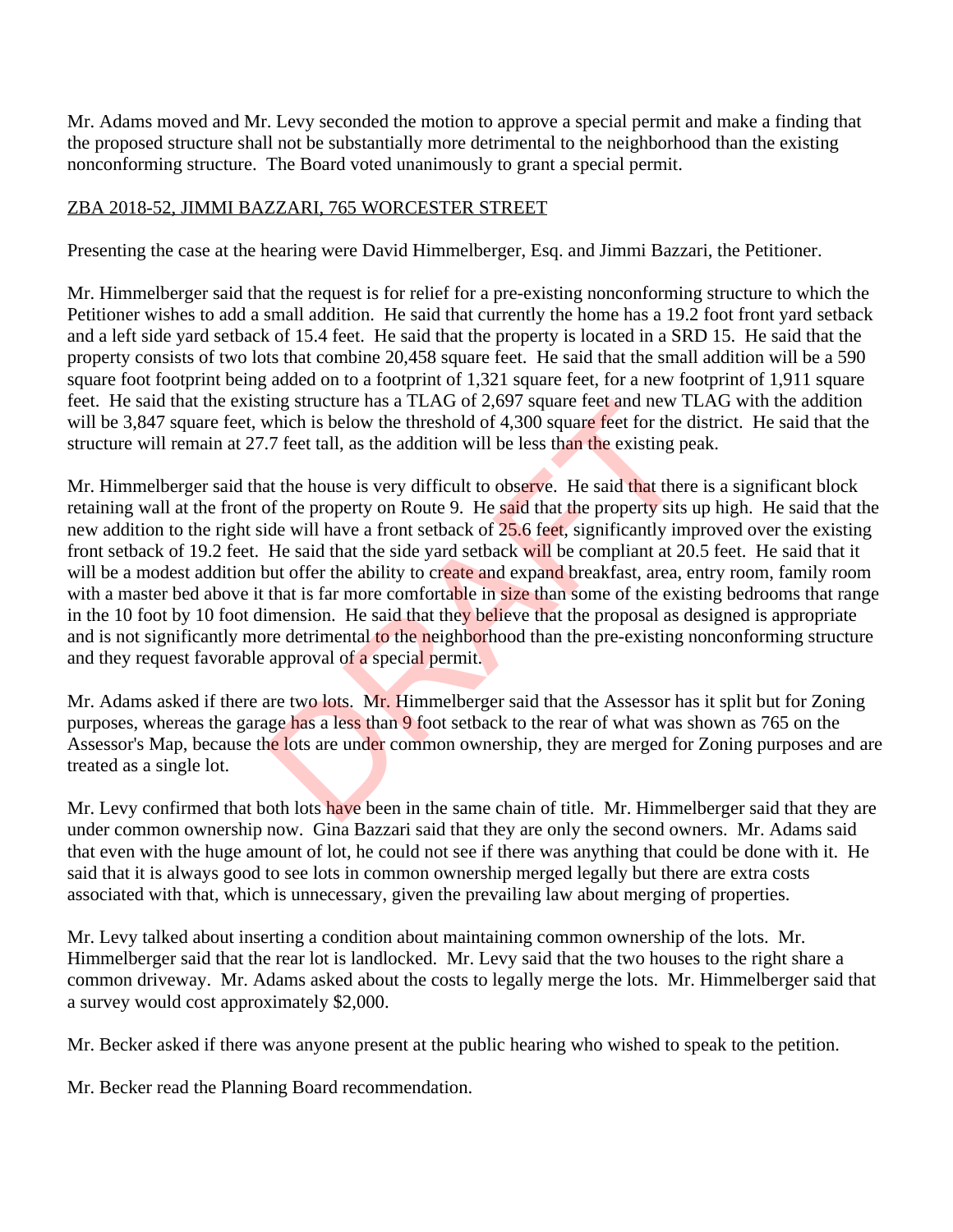Mr. Adams moved and Mr. Levy seconded the motion to approve a special and make a finding that the proposed structure shall not be substantially more detrimental to the neighborhood than the existing nonconforming structure. The Board voted unanimously to grant a special permit.

### ZBA 2018-53, STEVEN WELLS, 24 CAVANAGH ROAD

Presenting the case at the hearing were Robert Williamson, Architect, Steven Wells, the Petitioner, and Erik Rockwood, Builder.

Mr. Williamson said that the request is for a special permit/finding to build an addition and renovate an existing house which is a nonconforming structure on a nonconforming lot. He said that the lot is under 10,000 square feet, which has created architectural and landscaping challenges for them. He said that the existing house is within both side yard setbacks.

Mr. Williamson said that in the 1990's there was a family room addition built at the back of the house. He said that the starting point of the proposed work is to create a second story master bedroom above the existing footprint that is within the side yard setback. He said that a small one-story bump out on the ground floor at the back that is in the setback area will be extended. He said that the proposal also includes a small two-story addition for a mudroom on the ground floor and part of a master suite on the second floor. He said that the proposal is to replace the existing one-story garage with a two-car, two-story garage. He said that they will use the existing footprint that is nonconforming in the side yard setback but conforming to the rear yard setback. He said that the proposed garage will be approximately 21 feet by 21 feet. He said that they are requesting relief for ground mounted two air conditioning units in the side yard setback along the family room, primarily because of the lot size where they do not want to have it take away from space that can be used on the lot. In the 1990's there was a ramity room addition built at the<br>of the proposed work is to create a second story master b<br>tithin the side yard setback. He said that **a** small one-stor-<br>the setback area will be extended. He sai

Mr. Levy said that the application that was submitted was for a special permit. He said that condensers would be a variance. Mr. Adams said that the Petitioner could easily find another location for the condensers that will be compliant. Mr. Becker said that the Board can address a special permit for all of the proposed work but cannot address a special permit for the condensers. He said that would have to be a variance. He said that the Petitioner can either find a location for the condensers that is not in the setback or come back for a variance. Mr. Levy said that the Petitioner can come back for a special permit to place the condensers within the existing setback of 14.17 feet. Mr. Becker said that the proposed condensers were not advertised for this hearing, so the Board cannot address them.

Mr. Levy said that it is a challenging lot. He said that there is a lot of information on the plot plan.

Mr. Becker asked about upstairs in the garage. He said that there is a note on the plans that talks about future plumbing. Mr. Williamson said that there are no plans to build that out immediately. He said that the plan is to have a loft/studio space with a bathroom. Mr. Levy said that said that the bylaw prohibits two living structures on one lot. He said that generally when the Board sees outbuildings such as this, it inserts a condition that there be no plumbing because it does not want to have habitable space made of that. He said that it cannot be an apartment or in-law space. He said that the Board typically restricts plumbing because it is very difficult for it to monitor whether someone is living there or not. He said that once there is plumbing it leaves it open for someone to be living there. He said that the Board could allow a slop sink in the garage on first floor. Mr. Adams said that they could install a hose bib instead of the slop sink.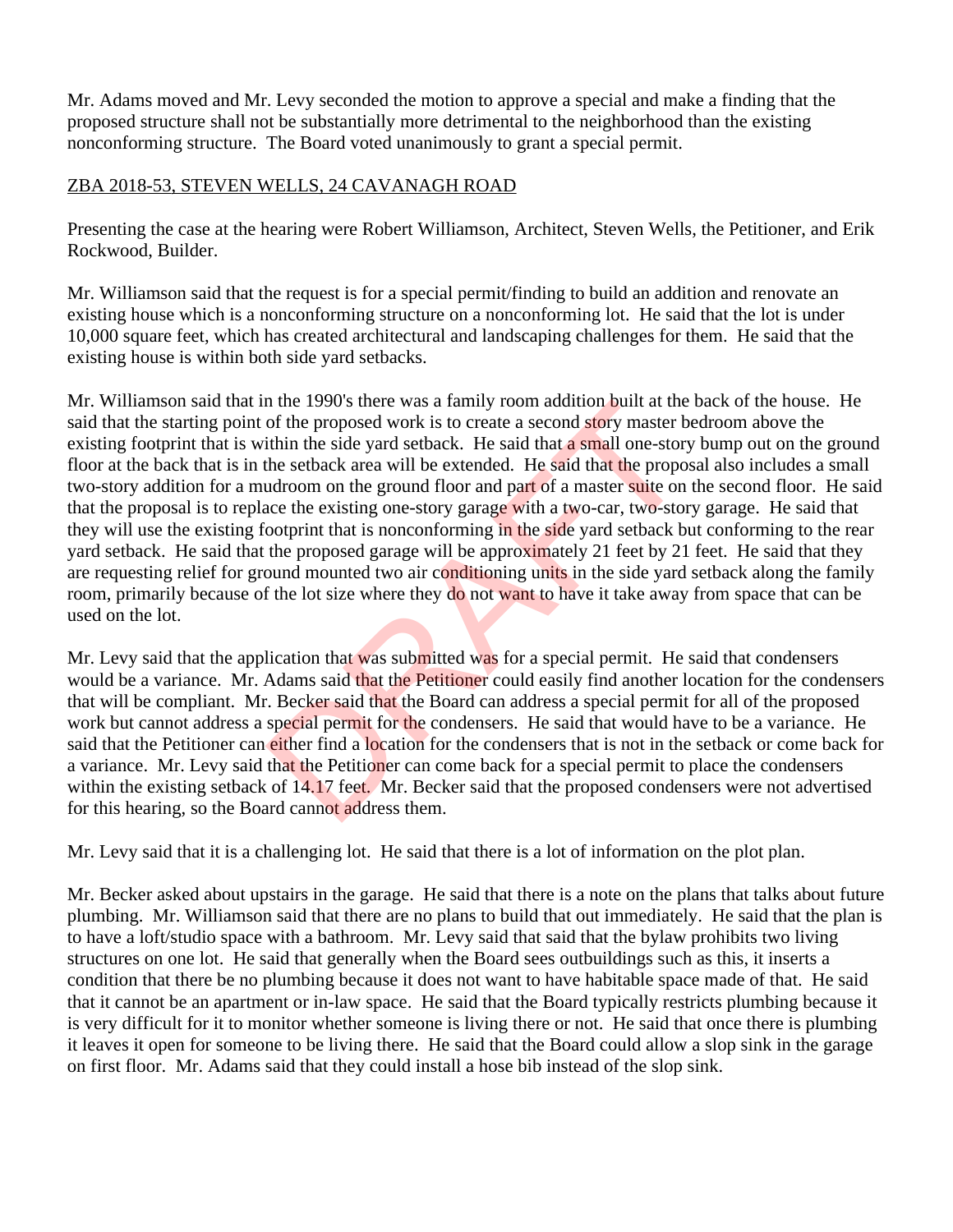Mr. Adams said that the proposed garage is rather large for the backyard. He said that the Petitioner chose to keep the nonconforming side wall rather than moving it further away from the side. He said that the garage is nicely designed but the Petitioner might be trying to take too many bites from the apple with the proposed plans. He said that the Planning Board recommended that the size of the second floor be reduced. Mr. Becker said that the height is too high. He said that the Petitioner designed a space that could have plumbing and could be habitable. He said that if it cannot be habitable, there is no reason to build something that big. Mr. Wells said that the reason for that was to match the roofline of the house. Mr. Becker said that the argument for matching the roofline does not apply here because you cannot easily see the garage from the street because most of it is behind the house. Mr. Williamson said that the plan was to start the roofline at the first floor rather than having a two-story structure plus a roof. He said that the idea was to have more of a one and three-quarter story for the garage space plus loft. Mr. Adams said that there is still a lot of space on the second floor. Mr. Levy said that the Board typically sees storage for garages. Mr. Adams said that the stairs on the outside brings the structure closer to the rear property line. Mr. Becker said that also isolates the upstairs from the downstairs of the garage because the separate access does not require going through the garage, which implies living space upstairs.

Mr. Wells said that they wanted to have storage space in the garage. He said that they can make it wider instead of going up. Mr. Becker said that there is a decent amount of area. He said that the volume that they put above the first floor depends on the roof. Mr. Adams said that they could drop the roof and gable it more. He said that the design is tasteful but it is a lot for this lot. ig space upstairs.<br>
anted to have storage space in the garage. He said that the<br>
becker said that there is a decent amount of area. He said<br>
pends on the roof. Mr. Adams said that they could drop<br>
ign is tasteful but it is

Mr. Adams asked about TLAG calculations. Mr. Williamson said that it is 3,598 square feet. Mr. Levy said that the property is located in a 10,000 square foot Single Residence District. Mr. Williamson said that the rules for calculating TLAG changed from the time they came up with the schematics last year and the plans that are proposed. He said that he reduced the addition a little bit.

Mr. Becker asked if there was anyone present at the public hearing who wished to speak to the petition.

Mr. Becker read the Planning Board recommendation.

Mr. Adams said that the Board typically wants to see a TLAG Affidavit that is signed by a licensed professional.

Mr. Adams said that the Board cannot approve a special permit subject to a design being submitted. He said that the Petitioner will have to come back for the garage and the air conditioning condensers. Mr. Williamson said that they will come back, keeping the addition the same and moving the condensers.

Mr. Levy moved and Mr. Adams seconded the motion to continue the hearing to August 2, 2018. The Board voted unanimously to continue the hearing.

# ZBA 2018-54, PAUL & TAMARA BATTAGLINO, 29 LONGMEADOW ROAD

Mr. Becker said that the Board allowed a variance for the garage at a previous public hearing but a special permit is required for the project in general.

Presenting the case at the hearing were Paul and Tamara Battaglino, the Petitioner, and Kevin Gordon, Architect.